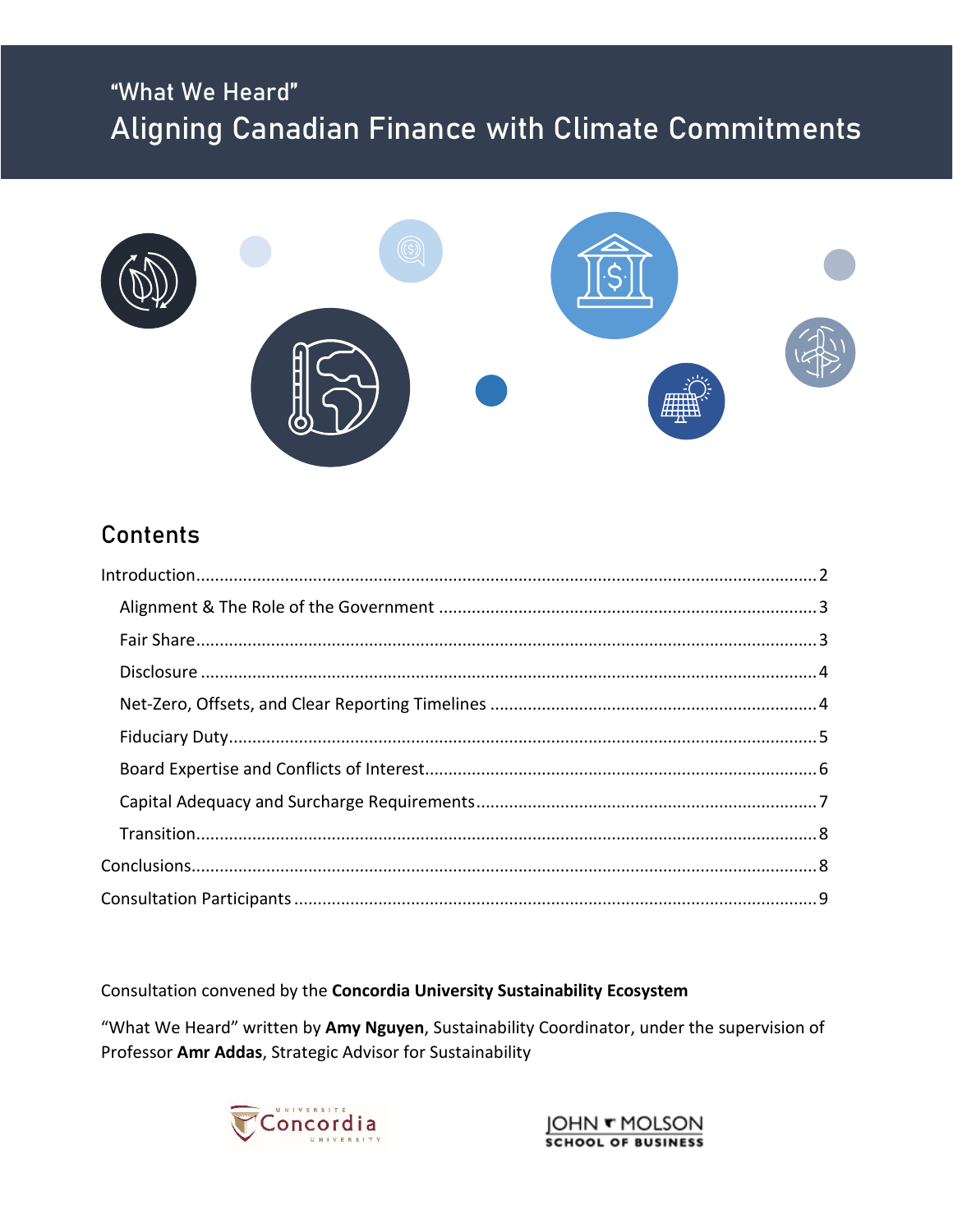# <span id="page-1-0"></span>**Introduction**

Most financial reform proposals in recent years have centered on disclosure schemes that aim to identify and quantify the financial risks of climate change for businesses, in the hope that market participants and capital flows evolve accordingly. So far, this has not happened. It is unlikely that we will see significant movement until Canada's financial regulations and commercial incentives not only require climate risk disclosure but also genuine alignment with climate commitments. For too long, well-meaning market-driven initiatives have mostly sought to shield finance from climate risks; now is the time to urgently address the risks that finance poses to the climate.

To address these shortcomings, independent Senator Rosa Galvez introduced [Bill S-243, the](https://rosagalvez.ca/en/initiatives/climate-aligned-finance/)  *[Climate-Aligned Finance Act](https://rosagalvez.ca/en/initiatives/climate-aligned-finance/)*, in the Senate of Canada in March 2022 to align the activities of federal financial institutions and other federally regulated entities with the superseding public interest matter of achieving climate commitments. The bill aims to safeguard the stability of both the financial system and climate system by recognizing the systemic risks posed by not aligning financial flows to all sectors of the economy with climate commitments.

To ensure the bill would be the gold standard of innovative approaches, Senator Galvez and her team, the Trottier Family Foundation, and the Sustainability Ecosystem at Concordia University cohosted a series of consultations, including a convening that brought together a select group of high-level national and international experts to provide commentary on the legislative proposal. With their expertise in climate, finance, and related fields, the consultations solicited useful feedback on the content of the bill. Participants helped the team source critical data and frameworks, identified international best practices, and provided feedback on how to maximize the uptake and impact of the bill.

Specifically, consulted experts were asked to provide feedback on the scope of the proposal, key definitions including "alignment to climate commitments", provisions of conflicts of interest, climate expertise requirements on corporate boards, disclosures and reporting, and climaterelated financial risk considerations. Experts also gave their insight on particular questions of interest such as the use of carbon offsets and negative emissions technologies, the concept of fair share, and other hot-topic issues. This discussion paper gives a brief overview of the experts' feedback on these important themes.

We would like to thank the more than 40 participants that generously donated their time and efforts in helping draft the *Climate-Aligned Finance Act*.

*The views expressed in this document do not necessarily reflect the views or positions of the organisations with which the experts are affiliated.*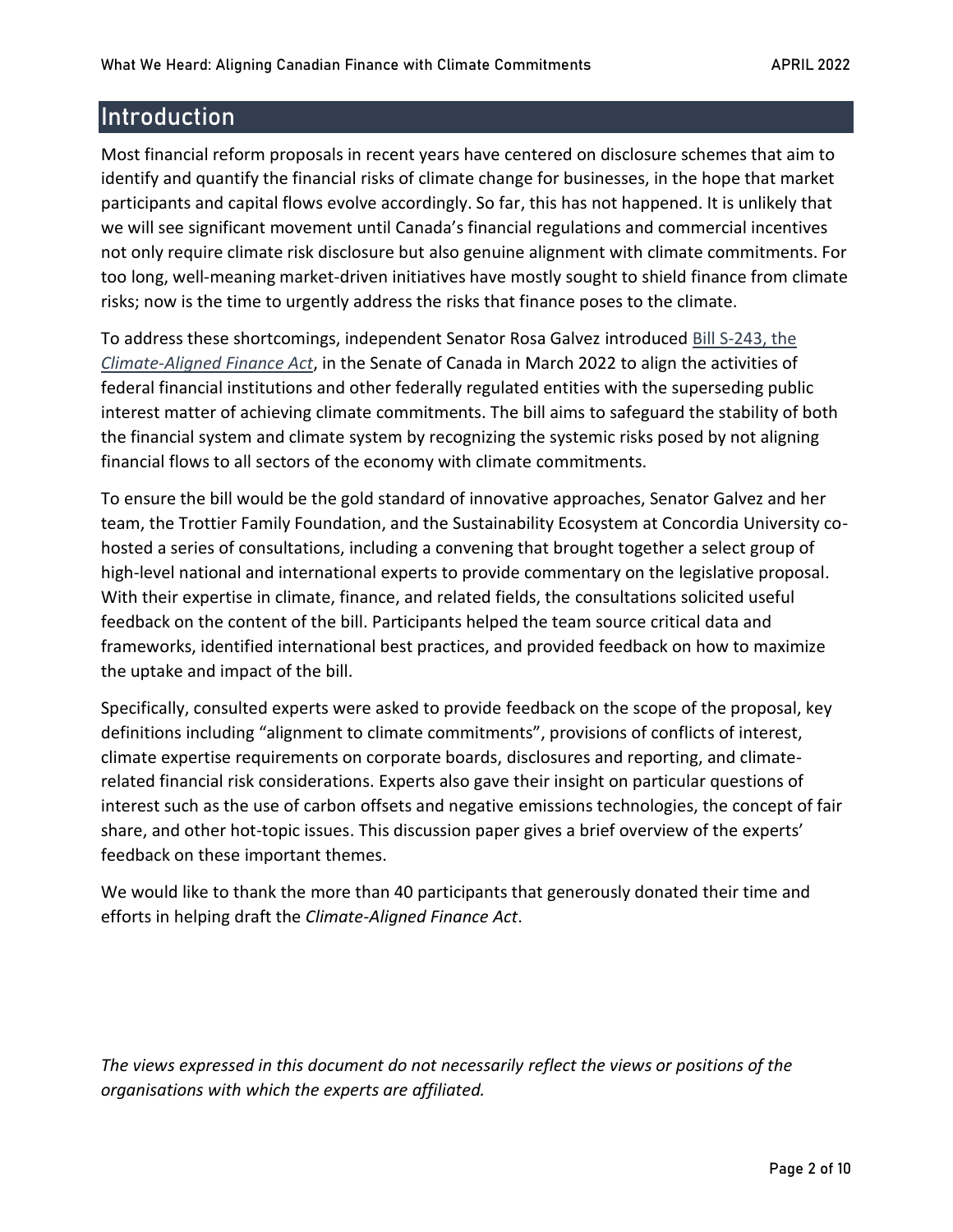# <span id="page-2-0"></span>Alignment & The Role of the Government

The focus of the *Climate-Aligned Finance Act* is the alignment of financial flows with our climate commitments. Although they recognize the importance of the concept of alignment*,* some *e*xperts argued that could be difficult to define. The different perspectives on the concept of alignment and the desired goals add another layer of complexity. For example, the 1.5 degrees target within the Paris Agreement is clear and specific. However, to achieve that goal, the legislation should explicitly mention what each actor must do and exactly how their performance will be measured. Legislation should be clear, precise, and explicit on the definition of both climate commitments and alignment.

Furthermore, it would be difficult to ask banks not to invest in emissions-intensive activities if the government is still investing in fossil fuels and its actions are not aligned with the best available climate science. If the expectation is for financial institutions to align with climate commitments, the government should be held accountable as well. Additionally, financial institutions may be unable to do this without government support and investments. Incentivizing the movement of capital towards transition and clean growth would make such a proposal much more appealing.

*"The federal government has invested in pipelines and is still investing in fossil fuel subsidies. How can we ask banks not to do this while the government itself is engaging in these activities?"*

*Dr. Olaf Weber, Professor & University Research Chair, School of Environment, Enterprise and Development, University of Waterloo*

### <span id="page-2-1"></span>Fair Share

In defining "alignment with climate commitments", experts were asked to give their insight on the concept of "fair share", which recognizes *common but differentiated obligations* as specified in the Paris Agreement and UNFCCC. The initial legislative proposal included an explicit reference to the concept of "fair share", but this proved to be a point of contention during the discussions and many potential issues were brought up. The concerns stemmed from the belief that attempting to define and assess what "fair share" means would be difficult. From having to figure out what that would entail on a multinational level down to a company level, many were skeptical that this would work.

Since individual companies would probably have difficulty identifying their own fair share, some experts suggested the concept of fair share should be part of an overarching policy where an organization assigns a fair share to each entity and identifies sectoral pathways to decarbonization.

One expert referred to the work being done by the [Science Based Targets initiative \(SBTi\)](https://sciencebasedtargets.org/) and the [Climate Action 100+](https://www.climateaction100.org/) initiative on fair share and alignment. Since "fair share" will be difficult to determine and politically unpopular, the concept of alignment would be a better approach.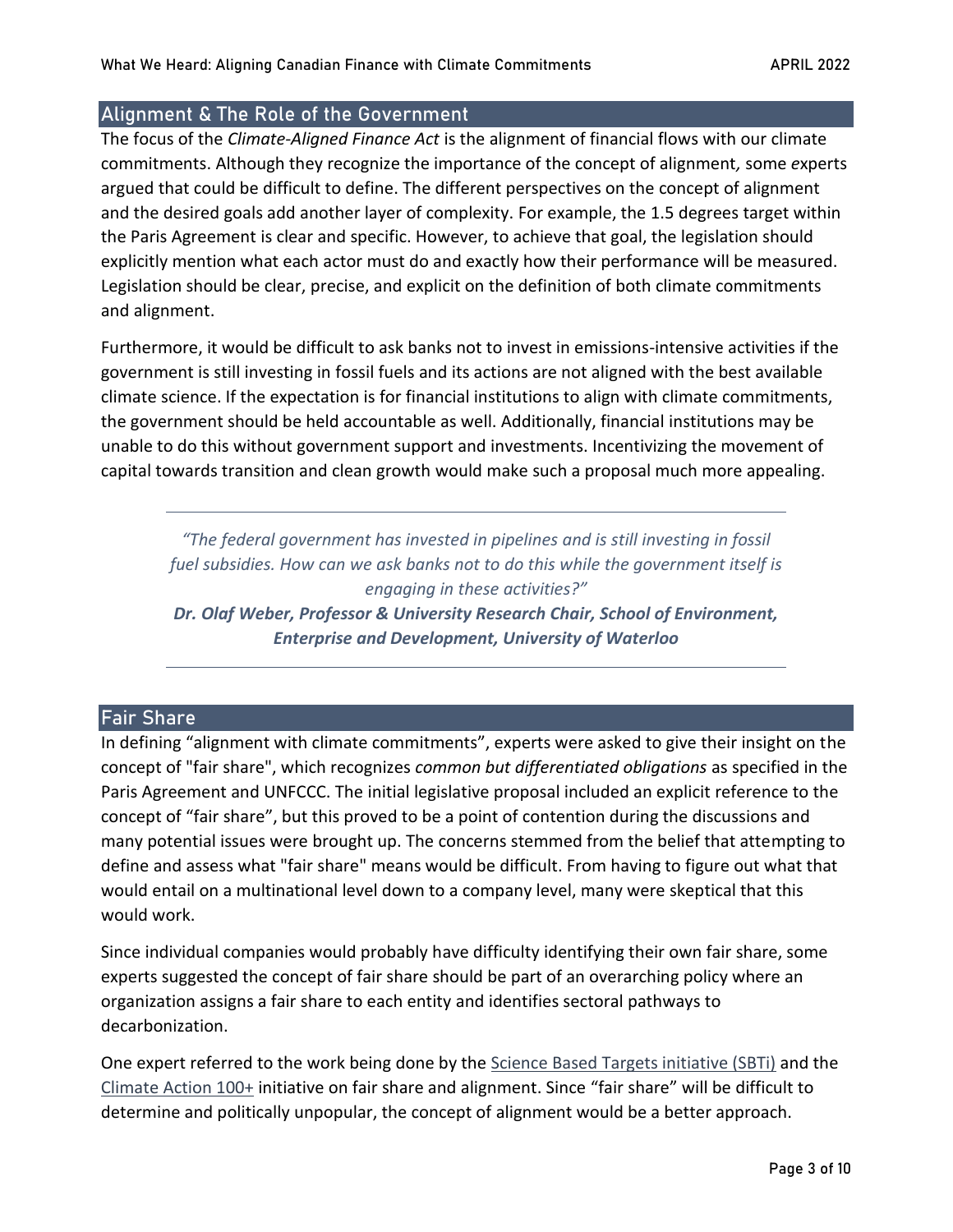*"Several NGO's have done great work to evaluate what is Canada's fair share. In the context of this legislative proposal, it would be important to clarify if it references Canada's fair share, or rather a sectorial or company specific fair share." Julie Segal, Senior Program Manager, Climate Finance, Environmental Defence*

### <span id="page-3-0"></span>**Disclosure**

Climate-related risk disclosure is perhaps the most prominent sustainable finance proposal on the world stage and many governments and organizations are well underway in establishing guidelines and standards. During the consultation, there was a general agreement among experts that climate-related risk disclosure is indispensable, but it is not sufficient. It is a necessary step for financial institutions to be able to properly assess their risks; however, one expert expressed that there is little evidence that disclosure has any positive impact on climate outcomes. Also, putting a heavy emphasis on disclosure rather than tangible action can have potentially negative effects. Striking the perfect balance is tricky.

Some comments addressed the need to cast a wide net to ensure that public companies are not the only entities subject to disclosure requirements. Experts also pointed out that Canada should take inspiration from the incredible work being done on disclosure in the European Union.

*"There are a lot of good things happening in the EU on disclosure, but there is an unfounded belief that once the enormous work on disclosure is done then the world will be saved. Disclosure is indispensable, but it is not sufficient" Thierry Philipponnat, Chief Economist, Finance Watch*

# <span id="page-3-1"></span>Net-Zero, Offsets, and Clear Reporting Timelines

Given the recent trend of net-zero commitments, the legislative proposal aimed to help guide entities in achieving these goals. Although a net-zero plan should be part of the legislation, clear reporting timelines with tangible goals based on the best available science need to be included. If a company reports that it will be net-zero by 2050, this can result in delayed rather than immediate action.

Concern were raised on gaps around reporting for private entities. These entities, both privately held emissions-intensive companies and private equity funds, should not be exempt from alignment with climate commitments and reporting. Although the legislative proposal would cover all federally regulated financial institutions, including pension funds, it would not cover separate private equity funds.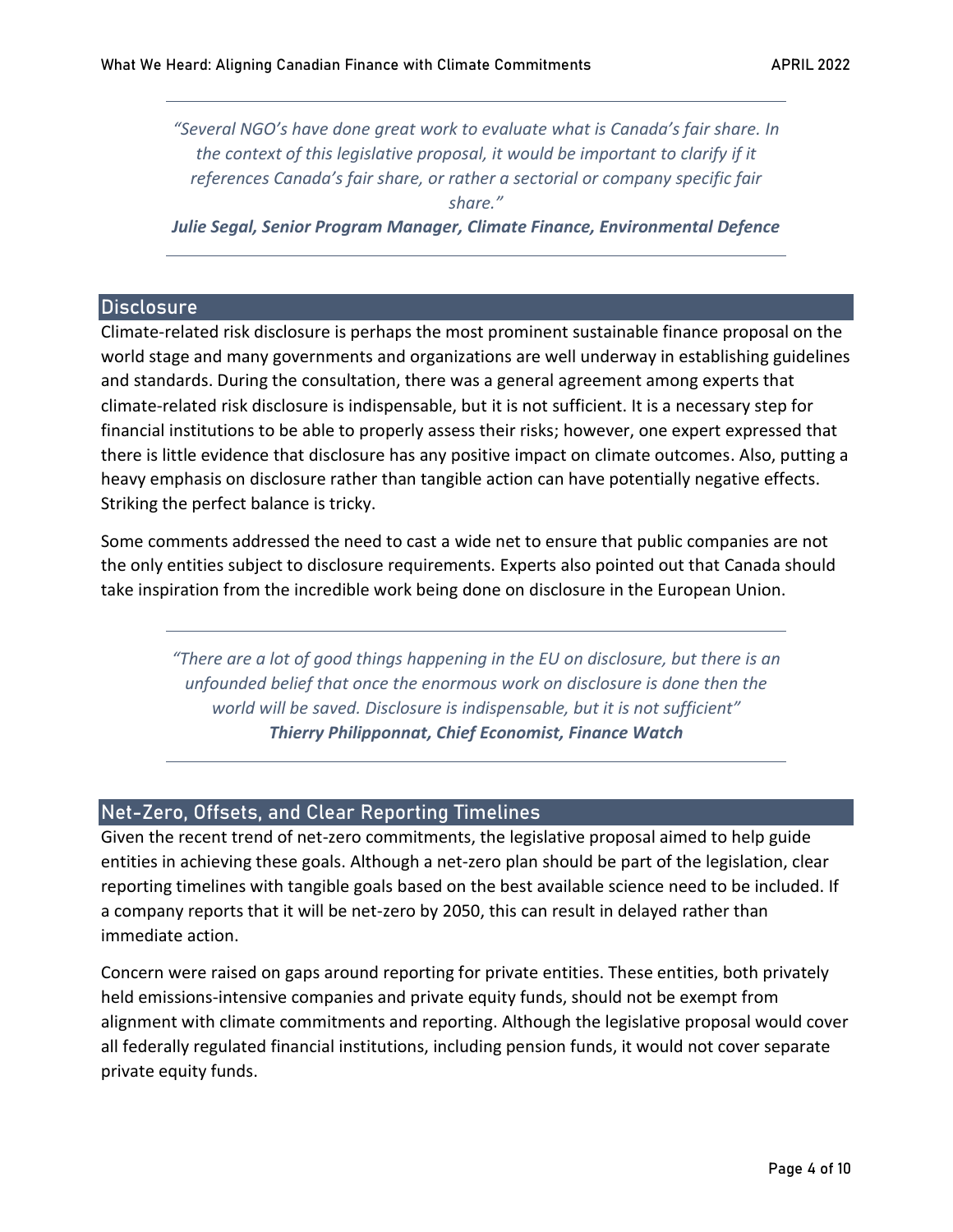When establishing targets and plans, the overreliance on carbon offsets and negative emissions technology from emissions-intensive entities is a question of much debate. The inclusion of carbon offsets limitations was a point of contention during the consultations: a few experts favoured a strict prohibition of offsets and negative emissions technology as the lack of clarity and transparency surrounding their use does not yet make for credible plans. The general consensus was that net-zero plans should only include carbon credits and offsets for activities that cannot be abated. Suggestions also included having a maximum relative use for offsets; for example, the [SBTi](https://sciencebasedtargets.org/resources/files/Net-Zero-Standard.pdf)  [Net-Zero Standard](https://sciencebasedtargets.org/resources/files/Net-Zero-Standard.pdf) framework allows for a maximum of 10% of emissions to be compensated via offsets.

*"The term 'carbon offsets' is largely misleading. Even setting aside the major issue of the quality and permanence of offsets, offsetting does not trap past emissions but only enables current and future emissions, therefore only displacing – and not reducing – emissions. By providing a seemingly easy and low-commitment solution, offsets can delay climate action by replacing emission reductions. To limit this negative effect, it is essential to indicate carbon offsets should only be used, once all emissions reduction options have been pursued, to compensate so-called 'residual emissions'."*

*Paul Schreiber, Campaigner, Regulation of Financial Institutions, Reclaim Finance*

# <span id="page-4-0"></span>Fiduciary Duty

A key feature of the legislative proposal is the superseding public interest matter of alignment with climate commitments and the new fiduciary duty for directors to act in their official capacities to enable an entity to be in alignment. In order to be successful, the legislation should very clearly define fiduciary duty when it comes to financial institutions. For many consulted experts, the inclusion of a new fiduciary duty is an elegant approach to put climate at the forefront of financial decision-making thinking.

In fact, the private sector tends to lead the public sector on this matter according to one expert. According to an in-[depth legal analysis of directors' duties regarding climate change risk](https://law-ccli-2019.sites.olt.ubc.ca/files/2020/06/Hansell-Climate-Change-Opinion-1.pdf) published by Carol Hansell, Founder of Hansell LLP and internationally-recognized expert in governance, "[d]irectors should recognize that the courts, regulators and investors accept that climate change poses real risks"<sup>1</sup> and they expect directors to consider these risks as part of their duties.

One expert, however, raised concerns surrounding pension fund fiduciaries. The *Income Tax Act* regulations state that the primary purpose of pension funds must be financial to provide lifetime

<sup>&</sup>lt;sup>1</sup> Hansell LLP (2020) "Putting Climate Change Risk on the Boardroom Table", p.2[4 https://law-ccli-](https://law-ccli-2019.sites.olt.ubc.ca/files/2020/06/Hansell-Climate-Change-Opinion-1.pdf)[2019.sites.olt.ubc.ca/files/2020/06/Hansell-Climate-Change-Opinion-1.pdf](https://law-ccli-2019.sites.olt.ubc.ca/files/2020/06/Hansell-Climate-Change-Opinion-1.pdf)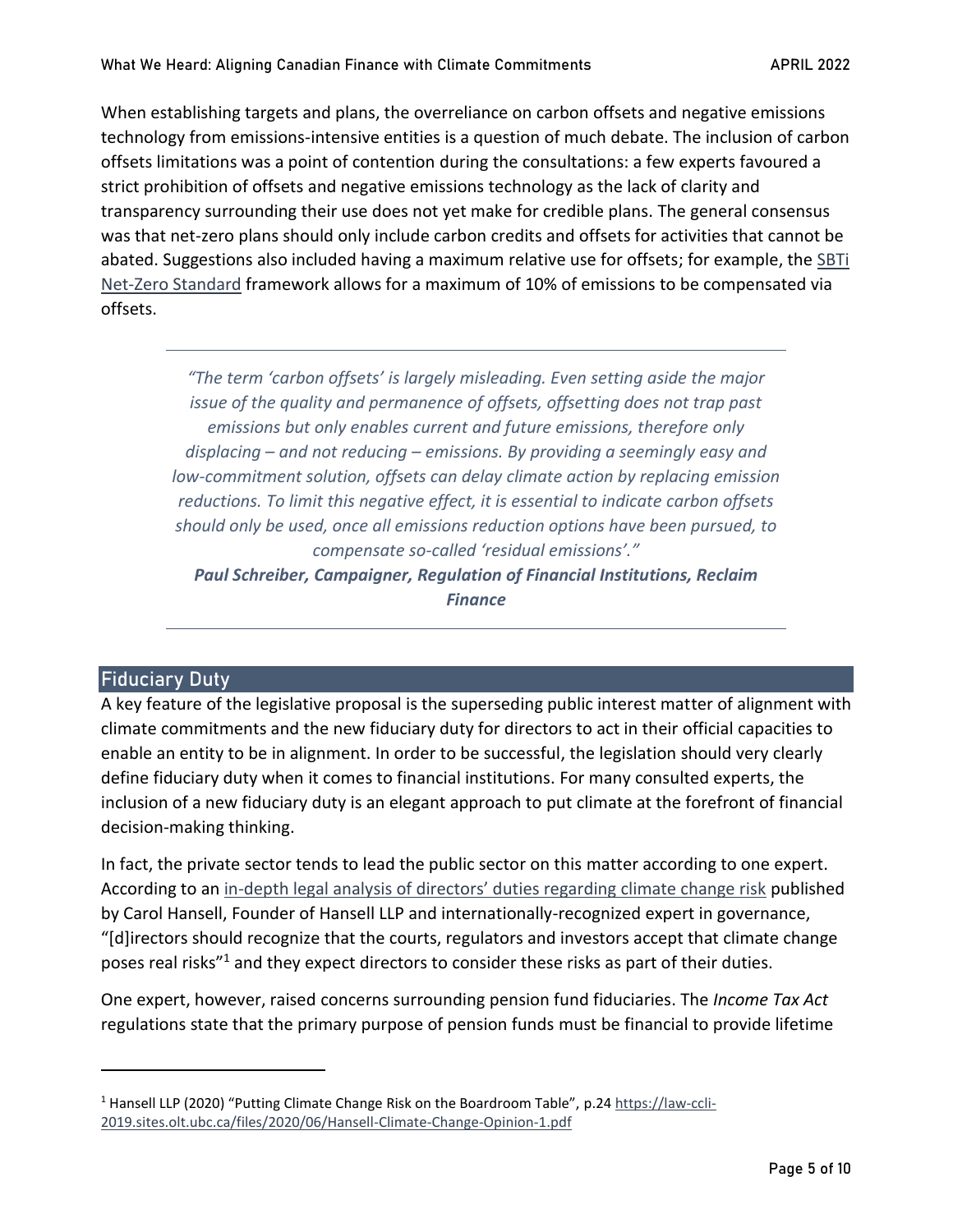retirement income for employment services rendered. Additionally, there exists a "duty of loyalty" which requires pension funds fiduciaries to act in the best interest of beneficiaries. Consequently, any superseding duty that puts impacts ahead of financial considerations could clash with existing duties. It was recommended to explore amendments to the Schedule III of the *[Pension Benefits](https://laws-lois.justice.gc.ca/eng/regulations/sor-87-19/FullText.html)  [Standards Act](https://laws-lois.justice.gc.ca/eng/regulations/sor-87-19/FullText.html)*, which establishes the list of permitted investments, by narrowing it to only allow investments that would be aligned with Canada's climate commitments.

*"Pension organization should already be doing this by fiduciary duty standards; the* Climate-Aligned Finance Act *reinforces and codifies the things they should be doing anyway. The clearer these responsibilities, the better." Keith Ambachtsheer, Director Emeritus, International Centre for Pension Management, Rotman School of Management, University of Toronto & Senior Fellow, National Institute on Aging, Ryerson University*

# <span id="page-5-0"></span>Board Expertise and Conflicts of Interest

Recognizing the lack of climate expertise at the financial decision-making tables across the country, the legislative proposal included a requirement for climate expertise on the boards of certain Crown corporations as well as more broadly applied conflict of interest provisions to reduce barriers to alignment.

Requiring the appointment of climate experts to boards was heavily supported among the experts. Some comments focused on the need to ensure broad climate expertise criteria provide for a diverse range of backgrounds and opinions. As for the provisions and definition of conflict of interest, the consulted experts were divided with some indicating that such measures could be too strict. For example, excluding people associated with fossil fuels in general could attract criticism. In the absence of existing statutory rules on conflicts of interest pertaining to emissions-intensive industry representation on boards of directors, there was no consensus among experts on prohibition. Concerns were also raised on potential complications associated with barring someone who may otherwise have had a positive influence in terms of advocating for climatefriendly policies on the board.

> *"Climate expertise needs to be defined more objectively, using a predetermined set of criteria, to ensure that boards appoint real climate experts rather than making this just a box ticking exercise." David Uzsoki, Senior Advisor & Lead, Sustainable Finance, International Institute for Sustainable Development*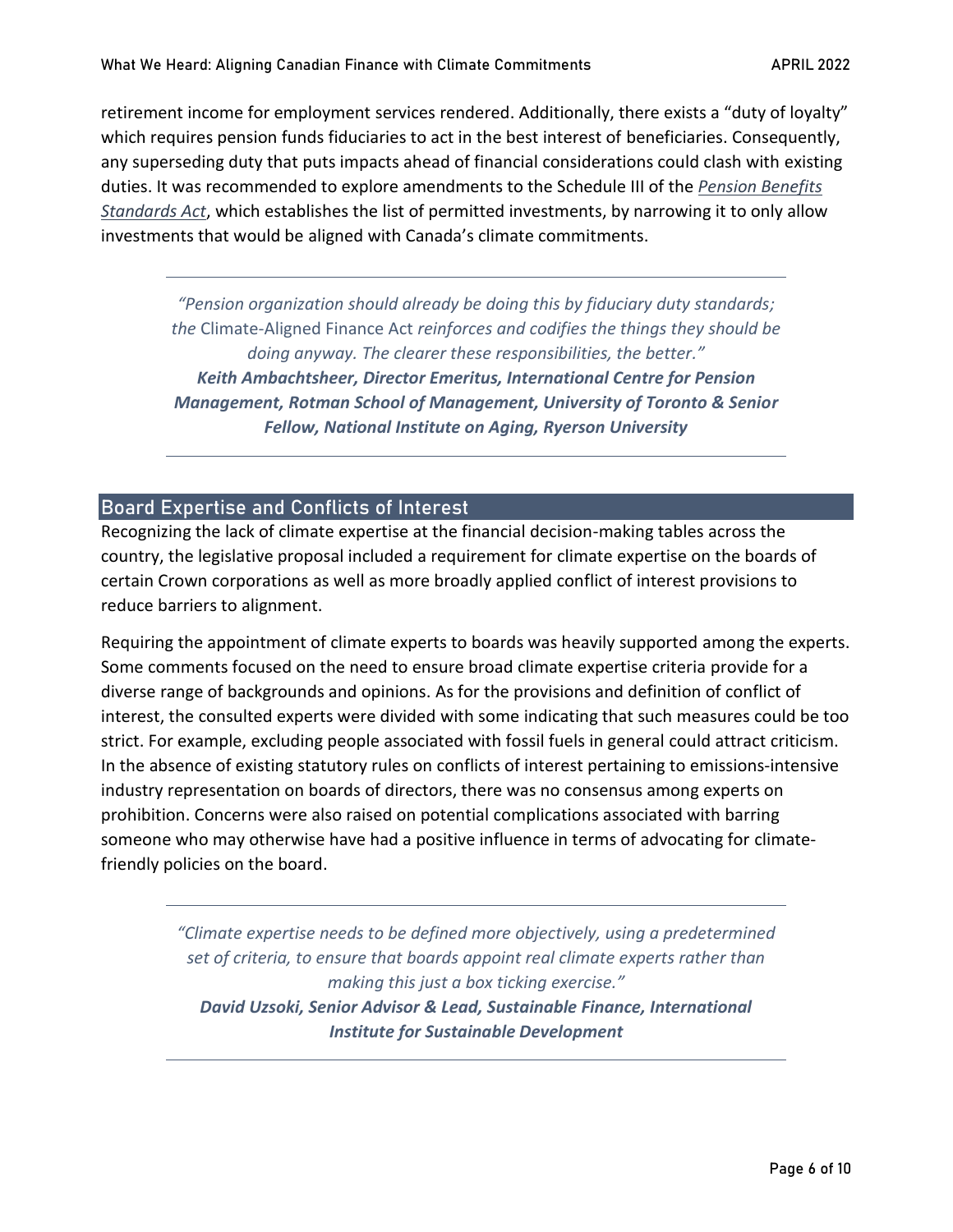# <span id="page-6-0"></span>Capital Adequacy and Surcharge Requirements

In order to ensure financial institutions consider the systemic climate risks that their financial activities generate, the legislative proposal required the Office of the Superintendent of Financial Institutions (OSFI) to develop more stringent guidelines for capital adequacy. Participants noted the importance of concentrating on the impact of these institutions on the worsening of climate change rather than just the risk to the institutions, as this would not capture the systemic risk. On the suggestion that OSFI produces capital adequacy guidelines for financial institutions in relation to climate commitments to safeguard against systemic risk, one expert specified that capital requirement should be applied to exposure rather than commitments and recommended that OSFI should propose the appropriate capital charges be applied for investments in fossil fuels. That same expert goes on to say that the capital adequacy requirements are essential because the proven reserves for oil and gas are already six-fold what is allowed under the remaining carbon budget resulting in, by definition, the loss of any future investment. This is also in line with the findings of the International Energy Agency's 2021 report, *[Net Zero by 2050: A Roadmap for the](https://iea.blob.core.windows.net/assets/deebef5d-0c34-4539-9d0c-10b13d840027/NetZeroby2050-ARoadmapfortheGlobalEnergySector_CORR.pdf)  [Global Energy Sector](https://iea.blob.core.windows.net/assets/deebef5d-0c34-4539-9d0c-10b13d840027/NetZeroby2050-ARoadmapfortheGlobalEnergySector_CORR.pdf)*, which concluded that "no new oil and natural gas fields are required beyond those that have already been approved for development<sup>"2</sup> because they will not be needed.

Another expert elaborated with their concern about capital requirements on exposure: despite Canada being one of the largest direct fossil fuel funders, they represent less than 2% of a bank's investments. That exposure wouldn't provoke the collapse of an individual bank but rather cause a ripple of instability throughout the entire financial system because of stranded assets and stranded workers.

Additionally, experts suggested looking deeply at the lending activities of the banks and investment activities of pension funds. Many studies show that Canada will not fare well in an unconstrained supply scenario.

*"It is important to concentrate on the impact that these institutions have on the continued worsening of climate change and the lock-in of stranded assets and stranded workers, rather than attempting to account for the risk to individual banks; the latter won't capture the actual risk to the Canadian economy, which is more systemic."*

*Dr. Ellen Quigley, Senior Research Associate (Climate Risk & Sustainable Finance), University of Cambridge*

 $2$  IEA (2021) "Net Zero by 2050: A Roadmap for the Global Energy Sector", p.99. [https://iea.blob.core.windows.net/assets/deebef5d-0c34-4539-9d0c-10b13d840027/NetZeroby2050-](https://iea.blob.core.windows.net/assets/deebef5d-0c34-4539-9d0c-10b13d840027/NetZeroby2050-ARoadmapfortheGlobalEnergySector_CORR.pdf) [ARoadmapfortheGlobalEnergySector\\_CORR.pdf](https://iea.blob.core.windows.net/assets/deebef5d-0c34-4539-9d0c-10b13d840027/NetZeroby2050-ARoadmapfortheGlobalEnergySector_CORR.pdf)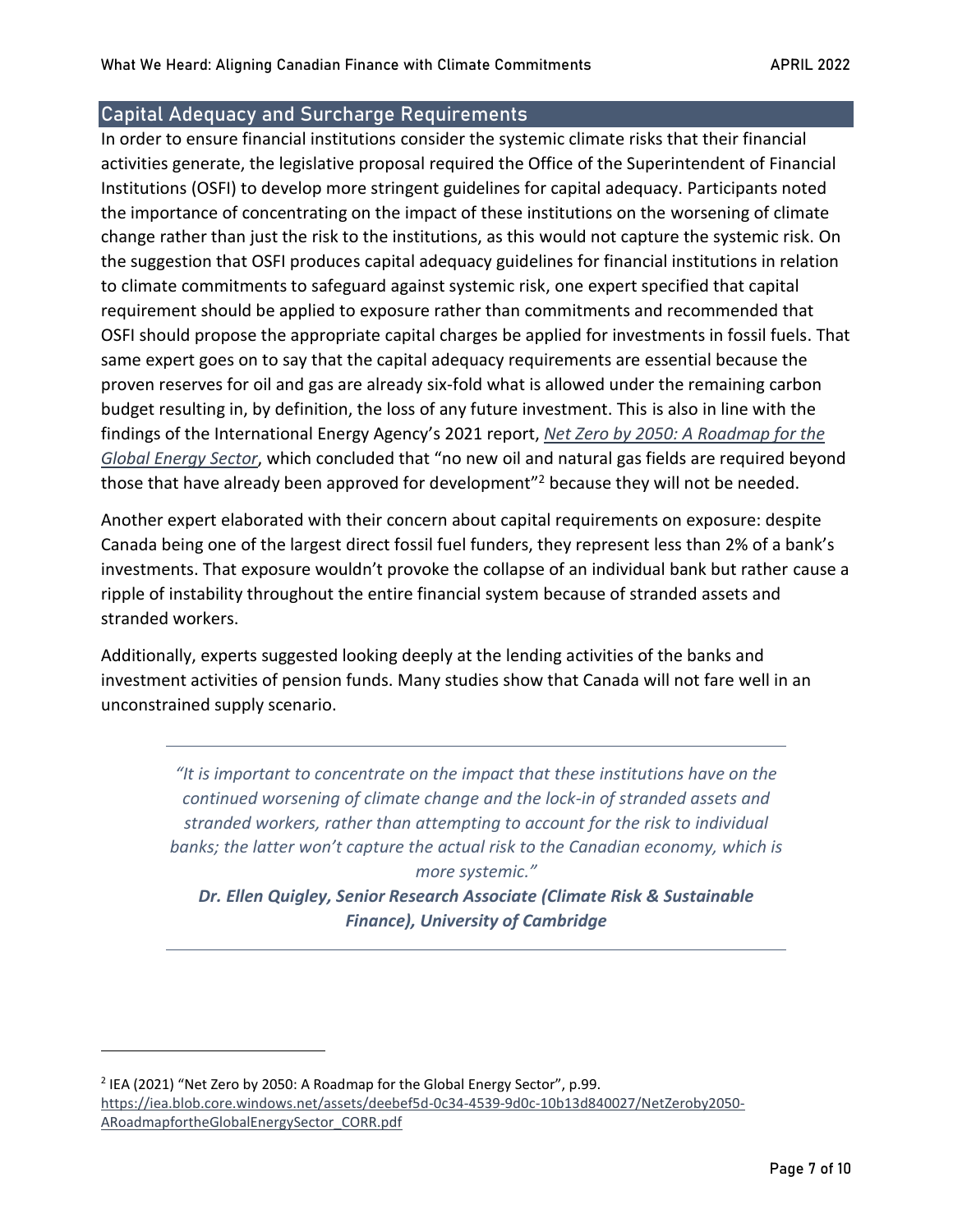### <span id="page-7-0"></span>**Transition**

One of the main objectives of the legislative proposal is to provide the tools for the financial sector to facilitate the transition to a net-zero economy. It was clear for many experts that a transition must be well defined and create sectoral pathways to achieve our climate targets. It must be guided by science as opposed to politics  $-1.5$  degrees is not a political debate; it is a fact. For one expert, it is in the best interest of the country to initiate a transition guided first by science, followed by economic benefits. Allocation of capital and subsidies should also follow these considerations.

Experts recognized the intent and the need to stop the financing of emissions, but some worried about the slow release of capital for the transition. Legislative solutions should focus on incentivizing desirable investment and behaviour. As one expert posited, we need to give companies the mechanisms to transition and avoid penalizing those that wish to transition.

*"Prioritizing early and ambitious action and direct emissions reductions within the value chain are crucial to the transition and capital allocation strategies form an important component of any robust decarbonization action plan." Mike Toulch, Engagement Research Specialist, Shareholder Association for Research & Education*

# <span id="page-7-1"></span>Conclusion

The expert consultation played an essential role in helping to shape the *Climate-Aligned Finance Act*, as many of their suggestions have been incorporated into its final version. In general, the experts wanted to emphasize the idea that measures must be comprehensive to avoid a financial crisis on top of the looming climate crisis. The finance sector is critical to bringing about systemic change and helping mobilize and shift capital to fully decarbonize the economy. Although the finance sector is increasingly concerned about climate change and some are taking the lead despite being in an uncertain policy environment, Canada must do better in guiding its actions. The sector has come a long way; however, much work remains to be done, both by the industry and by governments. Partnerships between governments and the financial sector are critical in areas where there are capital flow barriers; governments must incentivize financial flows toward activities that support a low-carbon, climate-resilient economy. Given the complexities of climate change and how financial institutions operate, creating a bill with clear guidelines include climate change as part of their fiduciary duty will result in the greatest success.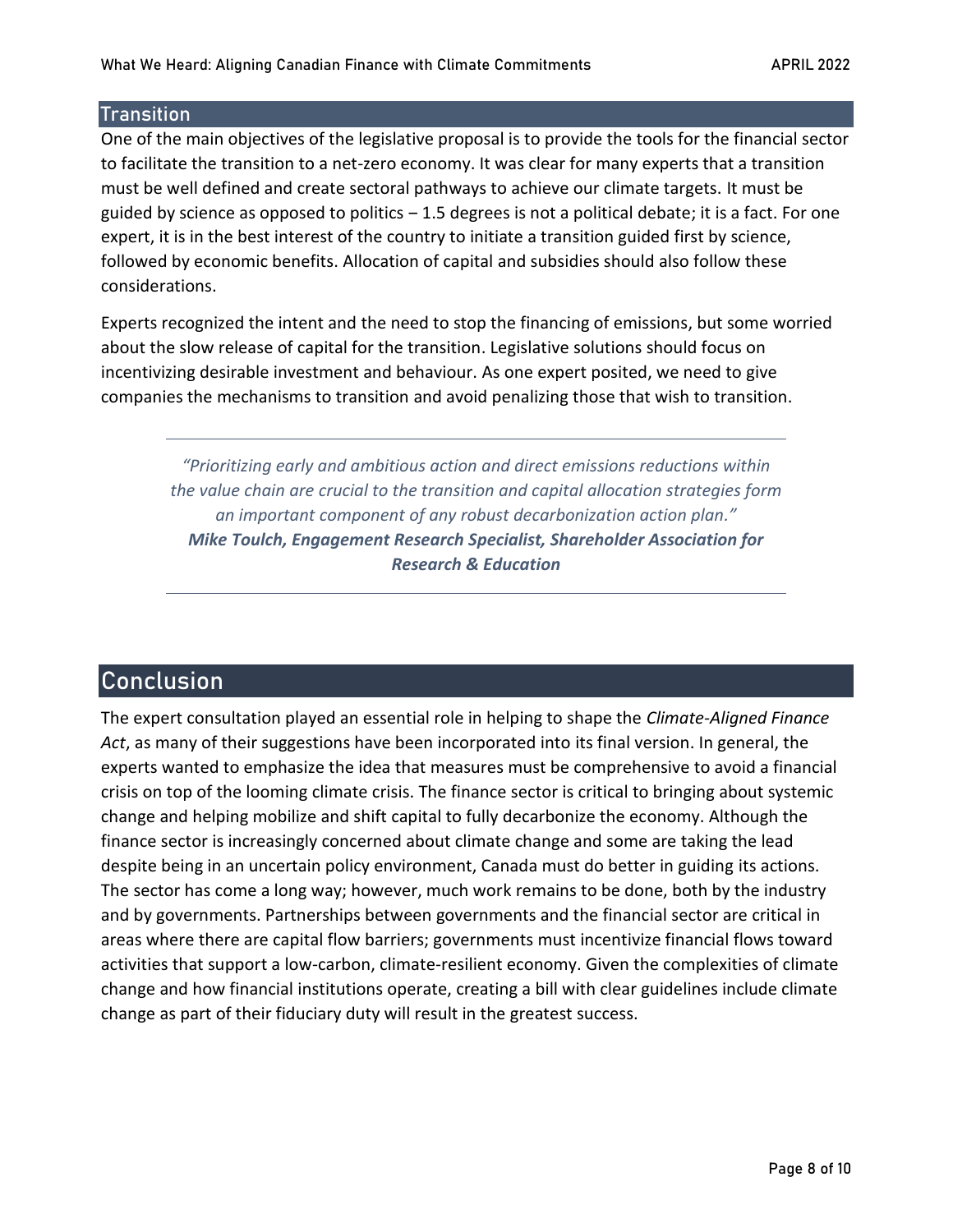# <span id="page-8-0"></span>Consultation Participants

This paper documents the collective feedback from over 40 individual experts, including the following consultation participants:

#### **KEITH AMBACHTSHEER**

Director Emeritus, International Centre for Pension Management, Rotman School of Management, University of Toronto & Senior Fellow, National Institute on Aging, Ryerson University

**ALAN ANDREWS** Program Director ‒ Climate, Ecojustice

#### **CELINE BAK**

Founder and President, Analytica Advisors Associate, International Institute for Sustainable Development

**GABRIEL BRICE** Advisor, Social Responsibility, Fondaction

#### **DR. HUGUES CHENET**

Scientific Collaborator, École Polytechnique Honorary Senior Research Associate, University College London

#### **DR. SEAN CLEARY**

Chair, Institute for Sustainable Finance Professor and Founding Director of the Master of Finance, Smith School of Business, Queen's University

#### **FRANÇOIS DELORME**

Lecturer, Department of Economics, Université de Sherbrooke CEO, François Delorme Consultation Inc.

#### **DR. DEREK EATON**

Director of Public Policy Research and Outreach, Smart Prosperity Institute

**TOBY HEAPS** CEO, Publisher & Editor-in-Chief, Corporate Knights

#### **DR. TESSA HEBB**

Distinguished Research Fellow, Carleton Centre for Community Innovation, Carleton University

#### **CARY KROSINSKY**

Co-Founder, Sustainable Finance Institute Co-Founder, Carbon Tracker Initiative Lecturer, Yale Center for Business and the Environment, Yale University

#### **MARIE-HÉLÈNE LAFOND**

Senior Advisor, Dialogue and Public Affairs, Fondaction

#### **KAREN LOCKRIDGE**

Director, ESG Investing, Canada Post Corporation Pension Plan

#### **FRANÇOIS MELOCHE**

Director of Corporate Engagement, Æquo

#### **ANDREA MOFFAT**

Member Advisory Board, Institute for Sustainable Finance Vice President, Ivey Foundation Board Member, International Institute for Sustainable Finance

#### **BERTRAND MILLOT**

Vice President, Risk Management, Fixed Income and Head of Climate Risk and Issues, Caisse de dépôt et placement du Québec

#### **HUGH O'REILLY**

Executive Director, Innovate Cities Senior Fellow, C.D. Howe Institute Executive-in-Residence, Global Risk Institute President and CEO, Acuity Global

**THIERRY PHILIPPONNAT** Chief Economist, Finance Watch

**MARIE-JOSÉE PRIVYK** Head of ESG Innovation, Novisto

#### **DR. ELLEN QUIGLEY**

Senior Research Associate (Climate Risk & Sustainable Finance), University of Cambridge